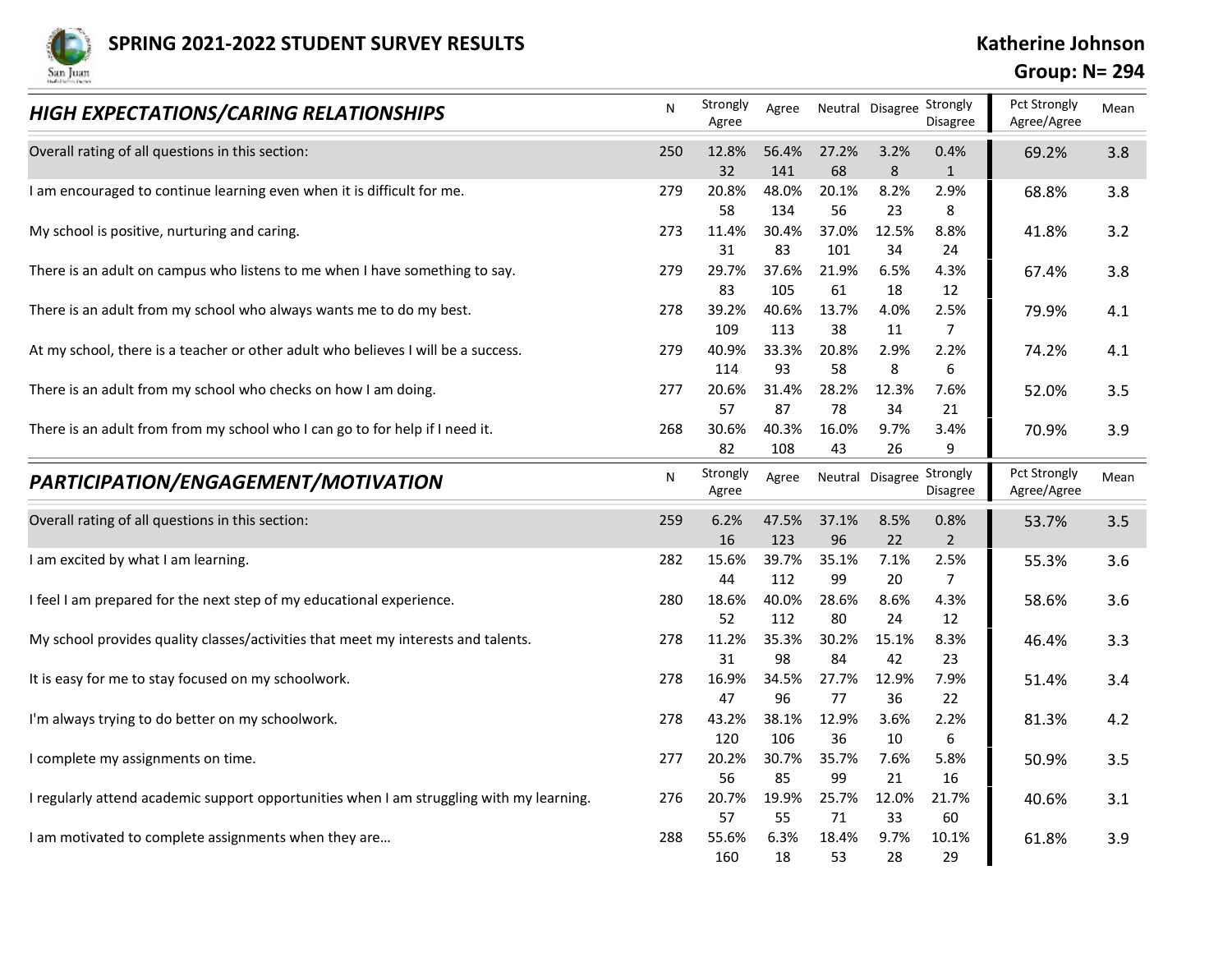|                                                                          | N   | Strongly          |              | Neutral Disagree Strongly |             |                | Pct Strongly                |      |
|--------------------------------------------------------------------------|-----|-------------------|--------------|---------------------------|-------------|----------------|-----------------------------|------|
| <b>SAFETY</b>                                                            |     | Agree             | Agree        |                           |             | Disagree       | Agree/Agree                 | Mean |
| Overall rating of all questions in this section:                         | 254 | 8.7%              | 45.3%        | 33.5%                     | 11.4%       | 1.2%           | 53.9%                       | 3.5  |
|                                                                          |     | 22                | 115          | 85                        | 29          | $\overline{3}$ |                             |      |
| School staff takes student concerns seriously.                           | 275 | 18.5%<br>51       | 33.1%<br>91  | 33.1%<br>91               | 10.5%<br>29 | 4.7%<br>13     | 51.6%                       | 3.5  |
| Concerns about safety are addressed appropriately in my school.          | 278 | 22.3%             | 37.1%        | 29.1%                     | 8.3%        | 3.2%           | 59.4%                       | 3.7  |
|                                                                          |     | 62                | 103          | 81                        | 23          | 9              |                             |      |
| I feel safe at my school (virtual or in person)                          | 267 | 21.0%             | 25.1%        | 31.8%                     | 9.4%        | 12.7%          | 46.1%                       | 3.3  |
|                                                                          |     | 56                | 67           | 85                        | 25          | 34             |                             |      |
| <b>SCHOOL CULTURE/SENSE OF BELONGING</b>                                 | N   | Strongly<br>Agree | Agree        | Neutral Disagree Strongly |             | Disagree       | Pct Strongly<br>Agree/Agree | Mean |
| Overall rating of all questions in this section:                         | 240 | 5.0%              | 42.5%        | 40.0%                     | 12.1%       | 0.4%           | 47.5%                       | 3.4  |
| The adults at this school treat students fairly.                         | 271 | 12<br>14.8%       | 102<br>42.1% | 96<br>29.2%               | 29<br>9.6%  | 1<br>4.4%      | 56.8%                       | 3.5  |
|                                                                          |     | 40                | 114          | 79                        | 26          | 12             |                             |      |
| The adults at my school respect cultural, ethnic and gender differences. | 274 | 32.8%             | 45.6%        | 14.2%                     | 4.7%        | 2.6%           | 78.5%                       | 4.0  |
| I feel like I am a part of the school community.                         |     | 90                | 125<br>37.7% | 39                        | 13          | $\overline{7}$ |                             |      |
|                                                                          | 281 | 16.4%<br>46       | 106          | 29.2%<br>82               | 10.0%<br>28 | 6.8%<br>19     | 54.1%                       | 3.5  |
| I like learning for other students.                                      | 280 | 16.4%             | 28.9%        | 29.6%                     | 11.1%       | 13.9%          | 45.4%                       | 3.2  |
|                                                                          |     | 46                | 81           | 83                        | 31          | 39             |                             |      |
| People are respectful to others at my school.                            | 283 | 10.6%<br>30       | 18.7%<br>53  | 43.5%<br>123              | 13.4%<br>38 | 13.8%<br>39    | 29.3%                       | 3.0  |
| My school listens to student input on important issues.                  | 275 | 16.7%             | 31.6%        | 26.5%                     | 17.1%       | 8.0%           | 48.4%                       | 3.3  |
|                                                                          |     | 46                | 87           | 73                        | 47          | 22             |                             |      |
| I feel close to people in my school.                                     | 274 | 25.9%             | 27.7%        | 25.2%                     | 10.6%       | 10.6%          | 53.6%                       | 3.5  |
|                                                                          |     | 71                | 76           | 69                        | 29          | 29             | 51.3%                       | 3.5  |
| I'm happy to be at my school.                                            | 267 | 30.7%             | 20.6%        | 23.2%                     | 14.2%       | 11.2%          |                             |      |